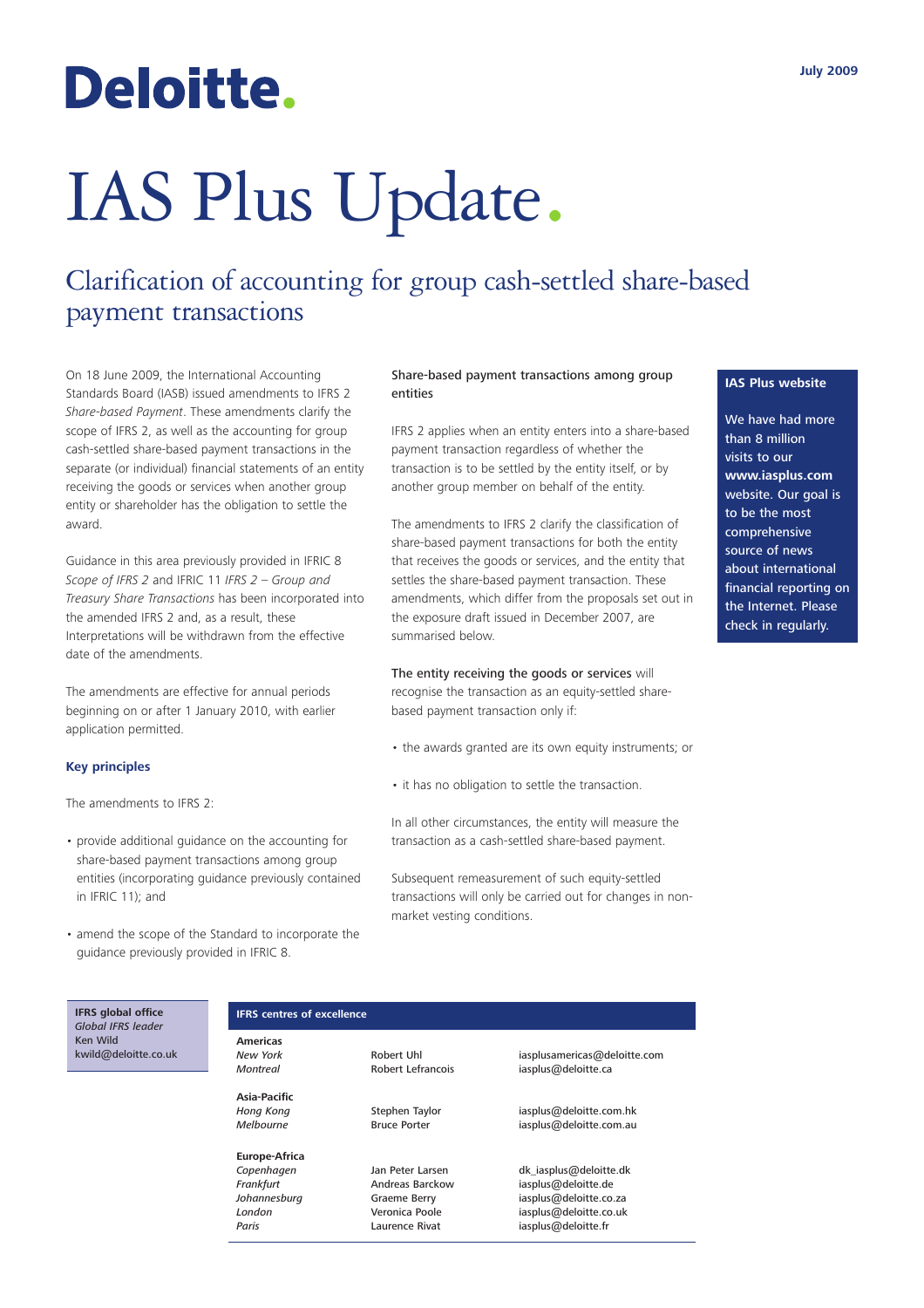The entity responsible for settling the transaction will recognise it as an equity-settled share-based payment only if the transaction is settled in its own equity instruments. In all other circumstances, the transaction will be recognised by the entity that settles the award as a cash-settled share-based payment.

The guidance incorporated into IFRS 2 can be illustrated for the most commonly occurring scenarios as follows.

| <b>Entity receiving</b><br>goods and<br><b>services</b> | <b>Obligation to</b><br>settle share-based<br>payment<br>transaction | How is it settled?       | <b>Classification</b>                                     |                                                |
|---------------------------------------------------------|----------------------------------------------------------------------|--------------------------|-----------------------------------------------------------|------------------------------------------------|
|                                                         |                                                                      |                          | Subsidiary's<br>individual financial<br><b>statements</b> | <b>Consolidated</b><br>financial<br>statements |
| Subsidiary                                              | Subsidiary                                                           | Equity of the subsidiary | Equity                                                    | Equity                                         |
| Subsidiary                                              | Subsidiary                                                           | Cash                     | Cash                                                      | Cash                                           |
| Subsidiary                                              | Subsidiary                                                           | Equity of the parent     | Cash                                                      | Equity                                         |
| Subsidiary                                              | Parent*                                                              | Equity of the parent     | Equity                                                    | Equity                                         |
| Subsidiary                                              | Parent*                                                              | Cash                     | Equity                                                    | Cash                                           |

\* The same classification will result if the settlement obligation lies with the shareholders or another group entity (e.g. a fellow subsidiary).

As the classification may be different at the subsidiary and parent level, the amount recognised by the entity receiving the goods or services may differ from the amount recognised by the entity settling the transaction and in the consolidated financial statements.

Intragroup repayment arrangements will not affect the application of the principles described above for the classification of group-settled share-based payment transactions.

#### Amendment of the scope of IFRS 2

The scope of IFRS 2 has been amended to clarify that it applies to all share-based payment transactions, whether or not the goods or services received under the share-based payment transaction can be individually identified. Any unidentifiable goods and services are measured on the grant date as the difference between the fair values of the share-based payment and the identifiable goods and services. This guidance was previously set out in IFRIC 8.

#### **Effective date**

The amendments to IFRS 2 arising from the incorporation of the requirements of IFRIC 8 and IFRIC 11 are subject to the effective date and transitional provisions of the original Interpretations (now withdrawn).

The other amendments to IFRS 2 are to be applied retrospectively for annual periods beginning on or after 1 January 2010 (subject to the transitional provisions in IFRS 2.53-59), with earlier application permitted. If sufficient information for retrospective application is not available, the entity will reflect in its separate or individual financial statements the amounts previously recognised in the group's consolidated financial statements.